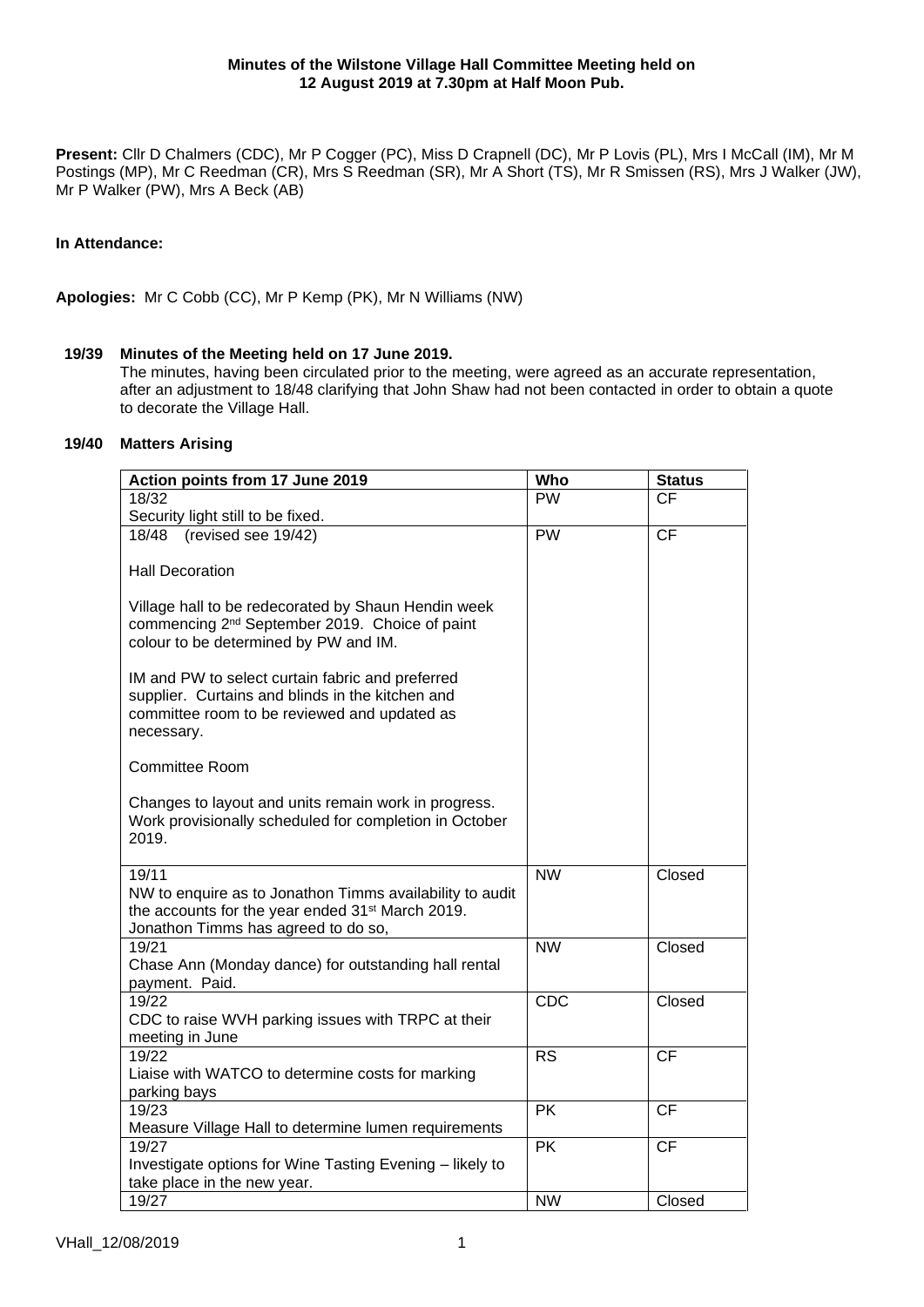| Resolve problem with village hall doors                    |            |           |
|------------------------------------------------------------|------------|-----------|
| 19/33                                                      | <b>TS</b>  | Closed    |
| Check diary for suitable dates for redecoration of village |            |           |
| hall                                                       |            |           |
| 19/33                                                      | <b>PW</b>  | Closed    |
| Liaise with Shaun Hedin re decoration of village hall      |            |           |
| 19/33                                                      | <b>RS</b>  | Closed    |
| Speak to Nev re curtain suppliers and forward details to   |            |           |
| IM - action no longer required                             |            |           |
| 19/37                                                      | <b>PW</b>  | <b>CF</b> |
| Following changes to committee membership, place a         |            |           |
| notice in the Village News                                 |            |           |
| 19/37                                                      | <b>RS</b>  | <b>CF</b> |
| Write to Charity Commission re changes to committee        |            |           |
| 19/37                                                      | RS/AB      | Closed    |
| Review WVHC information on Charity Commission              |            |           |
| website                                                    |            |           |
| 19/37                                                      | CC         | Closed    |
| Determine how best to add WVHC minutes to                  |            |           |
| Wilstone.org                                               |            |           |
| 19/37                                                      | <b>NW</b>  | Closed    |
| Donation of £60, going towards a Toilet Sharing            |            |           |
| Scheme, had been paid to All Saints Church.                |            |           |
| 1937 Look for volunteers to cut grass                      | <b>ALL</b> | <b>CF</b> |
| 19/37 Forward details of window cleaner to CR              | DC         | Closed    |
| 19/37 Obtain quotes for window cleaning                    | CR.        | Closed    |
| Tim (Windows) has been hired to clean the Village Hall     |            |           |
| windows inside and out, twice a year, for the sum of       |            |           |
| £150.                                                      |            |           |

# **19/41 Treasurer's Report**

| <b>Balances</b>     | 12 August 2019 |
|---------------------|----------------|
| Current             | £1,716.65      |
| Deposit             | £36,920.00     |
| Money Market (Bond) | £0.00          |
| Petty cash          | £420.84        |
| Awaiting paying in  | £0             |
|                     | £39,057.49     |
| Outstanding bills   | £0.00          |
| Unpaid cheques      | £0.00          |
| Total funds         | £39,057.49     |

The bond has matured, however there is no financial instrument available to WVHC to replace it. The total amount has therefore been placed into the deposit account. Annual profit to date is approximately £3000.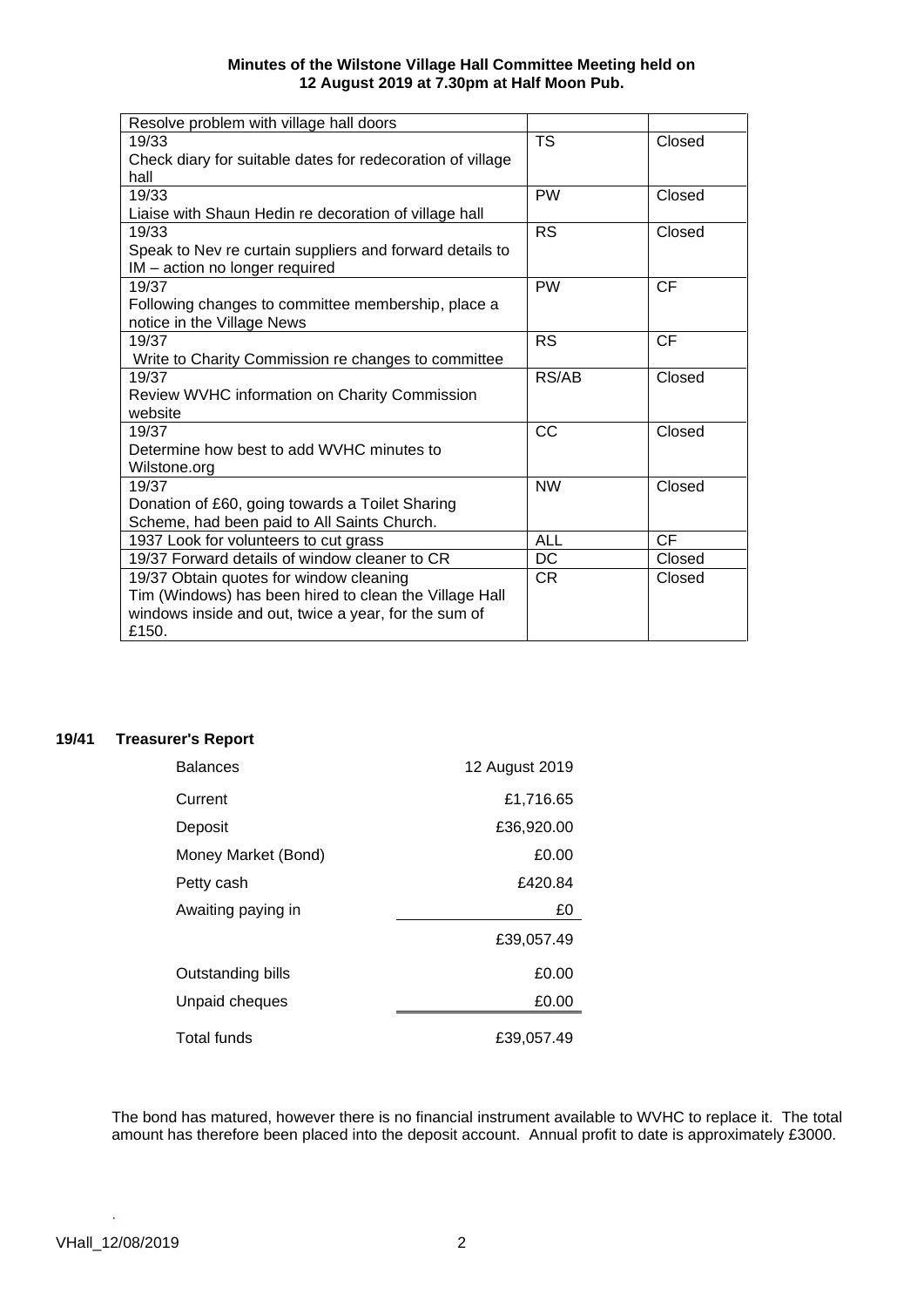## **19/42 Hall Refurbishment**

PW updated the committee on plans for the refurbishment of the Village Hall. The committee agreed to the creation of a sub-committee in order to expedite the refurbishment. The sub-committee consists of PW and IM – other committee members may be called upon as required.

It was agreed to add a contingency of 25% to the current forecast spend, bringing total estimated costs to approximately £20k. This would cover redecoration of the Village Hall, curtains, the Committee Room refurbishment and general maintenance and upgrades.

Redecoration of the hall, to be carried out by Shaun Hendin, is scheduled for the week commencing 2<sup>nd</sup> September 2019. IM presented the committee with a selection of soft white paints. The committee agreed that the entire wall (above and below the dado rail) should be painted the same soft white. Final selection of paint colour to be determined by PW and IM.

Choice of curtain fabric and preferred supplier to be decided by PW & IM. Curtains and blinds in the kitchen and committee room to be reviewed and updated as necessary.

Changes to layout and units in the Committee Room remain work in progress. Work is provisionally scheduled for completion in October 2019.

PW & CR agreed to compile a list of maintenance issues that could be resolved whilst refurbishment work was underway. This would include but not be limited to, what to do with the numerous plastic chairs, dripping taps, faulty heaters, and storage/removal of chemicals.

CDC agreed to remove the filing cabinet and contents pertaining to TRPC by  $2<sup>nd</sup>$  September 2019.

PL agreed to review the glassware in order to determine what should be kept, removed or purchased.

#### **19/43 Past Events**

**Village Event 23rd June:** The committee agreed this was a resounding success.

#### **19/44 Future Events**

**Film Night**: Dates have been agreed and advertised in the Village News. PW and PC to confirm films to be shown.

**Screening of Live Events**: No further action until the new year.

**Musical Mash**: PW to check the date with Ivor and confirm hall availability with TS.

**Elvis**: Due to perform on 31st January 2020. TS to check hall availability.

#### **19/45 Parking update & Information required by TRPC for use of the recreation ground**

CDC updated the committee on TRPC's discussion of WVH's parking issues. The solution, he felt, was dependant on the problem the committee was trying to solve i.e.:

- a) Parking for village hall users
- b) Residents parking.

The committee was clear that the aim was to resolve both.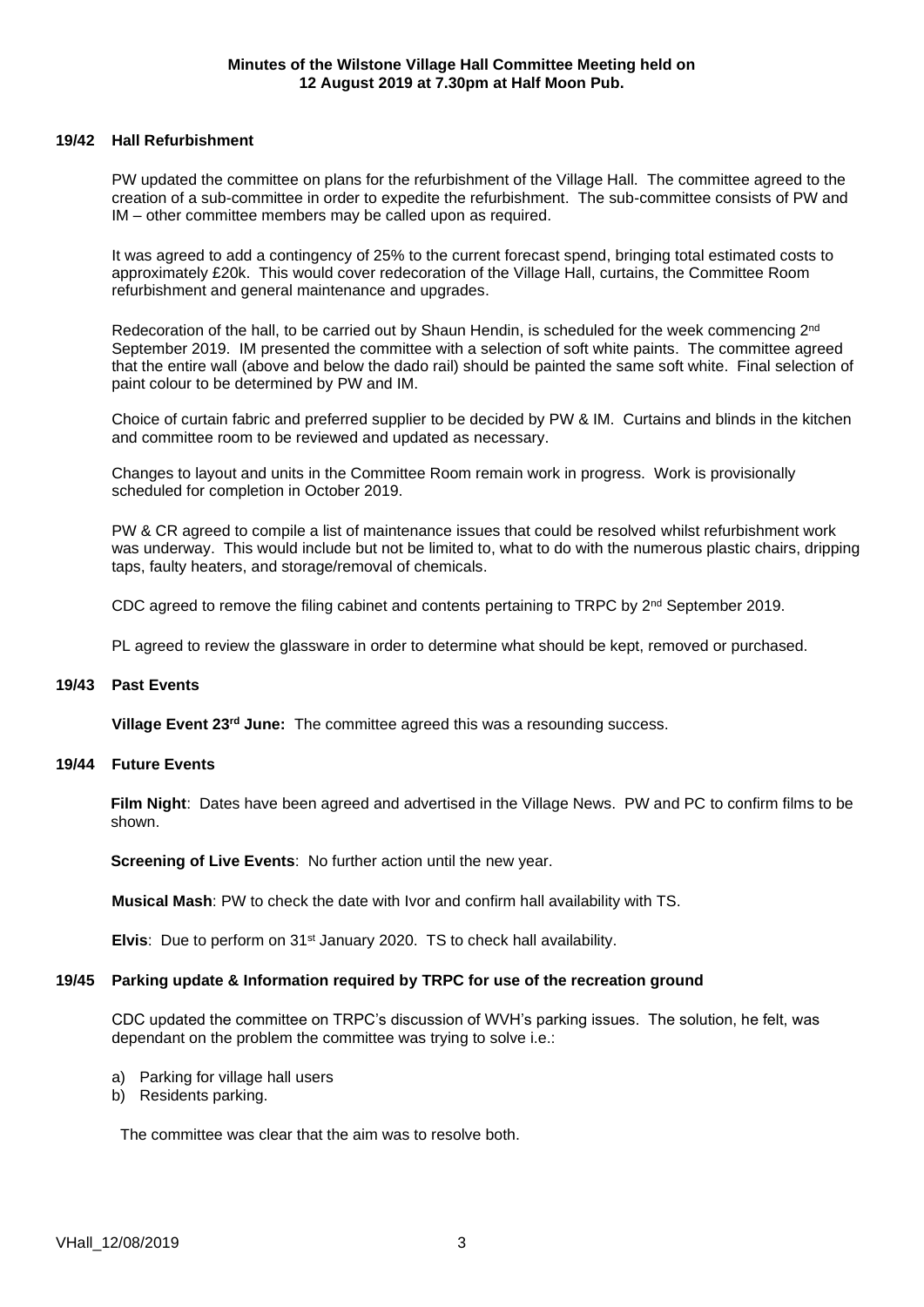The most obvious solution to enlarging the carpark would be to expand into the recreation grounds. Covenants restrict the use of this land; any change to current parameters would need to be approved by Hertfordshire County Council.

CDC agreed to talk to Hertfordshire County Council on behalf of WVHC in order to determine the level of change they would deem acceptable.

Discussion around the demarcation of land owned by WVH and TRPC raised the question of Public Liability insurance covering users of the Village Hall. TS agreed to review the Terms & Conditions for hiring the hall and update them as necessary.

# **19/46 Planning Permission for 49 Tring Road**

The committee agreed that there was no objection to the planning request proposed by 49 Tring Road. However, their need for builder's access and possible use of a skip on the WVH car park could prove problematic. It was agreed that PW should contact the residents of 49 Tring Road and invite them to write to the committee, formally requesting access to the car park specifying their requirements. This would allow the committee to formally respond.

# **19/47 Hall Lettings**

Nothing more to add.

# **19/48 Any Other Business**

**External Hall**. A number of committee members remarked upon the external state of the Village Hall. It was agreed that the plastics should be cleaned, and the wood tented to.

#### **19/49 Date of next meeting**

Wednesday 4<sup>th</sup> September 2019 at 7:30pm, Wilstone Village Hall